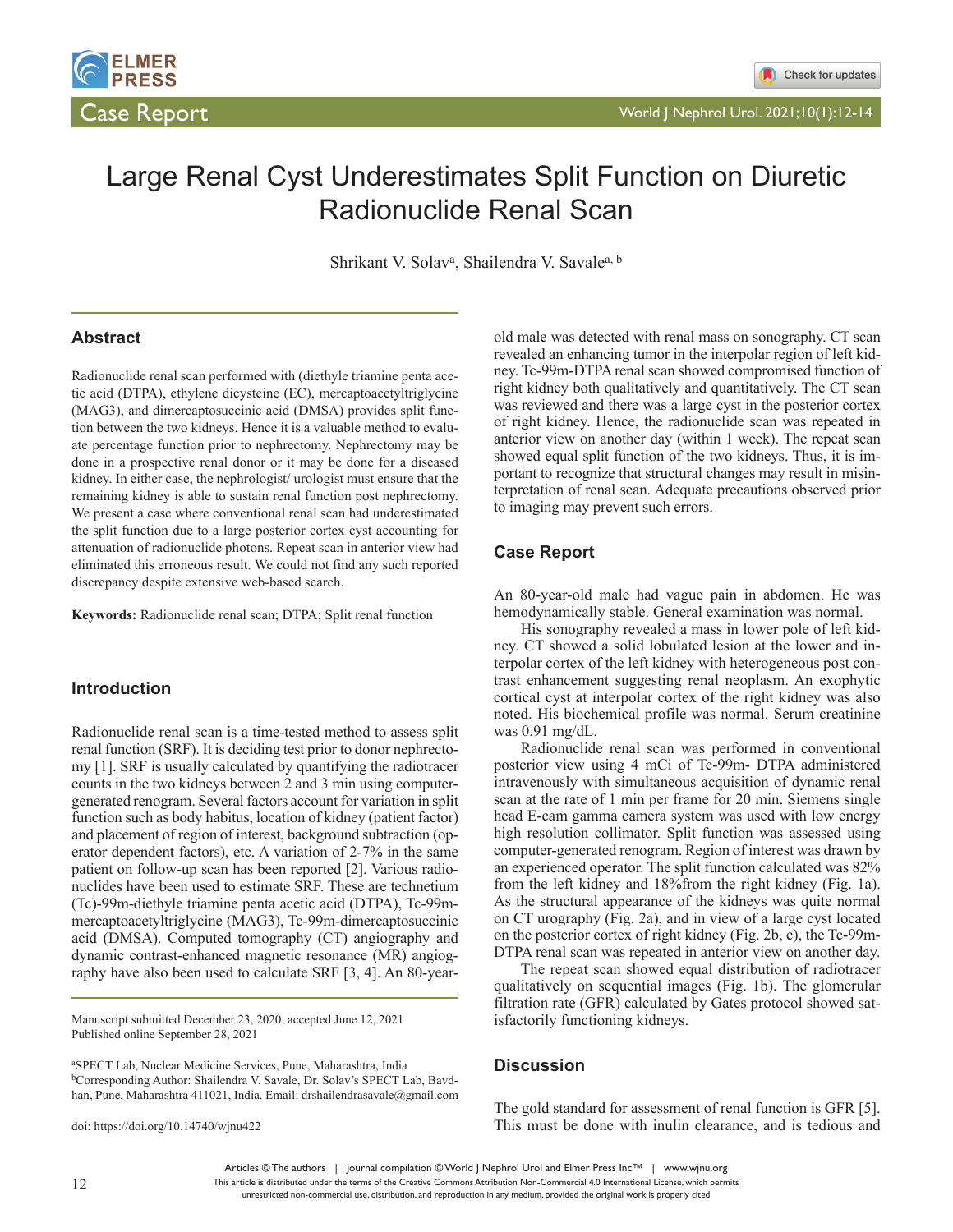

**Figure 1.** (a) The split function calculated by Tc-99m-DTPA renal scan in conventional posterior view. The split function calculated was 82% from the left kidney and 18% from the right kidney. (b) Tc-99m-DTPA renal scan was repeated in anterior view on another day. The repeat scan showed equal distribution of radiotracer qualitatively on sequential images. The split function calculated was 52% from the left kidney and 48% from the right kidney. Tc: technetium; DTPA: diethyle triamine penta acetic acid.

impractical for routine use on patients. Inulin is freely filtered by the kidneys. It is neither secreted nor reabsorbed by the tubules, and it is not metabolized [6]. A surrogate marker is creatinine clearance that measures the ability of the kidneys to clear creatinine from the circulation in 24 h.

Serum creatinine is by far the easiest and first test to assess renal function. However, serum creatinine subject to physiologic variation depending on muscle mass (high muscle mass overestimates) and age (elderly may have false low estimates).

However, the GFR must fall below 50% before there is rise in serum creatinine level. Thus, an elevated value clearly indicates compromised renal function, but a normal value does not eliminate need for further assessment of renal function [7]. Risk of chronic renal failure following radical nephrectomy is well known [8]. SRF using renal scintigraphy has been recommended when the creatinine is high, the GFR is low and where there are multiple renal tumors. Radionuclide renal scan is an important method to assess renal function when nephron sparing



**Figure 2.** (a) Normal structural appearance of the kidneys on CT urography. (b, c) A large cyst located on the posterior cortex of right kidney. CT: computed tomography.